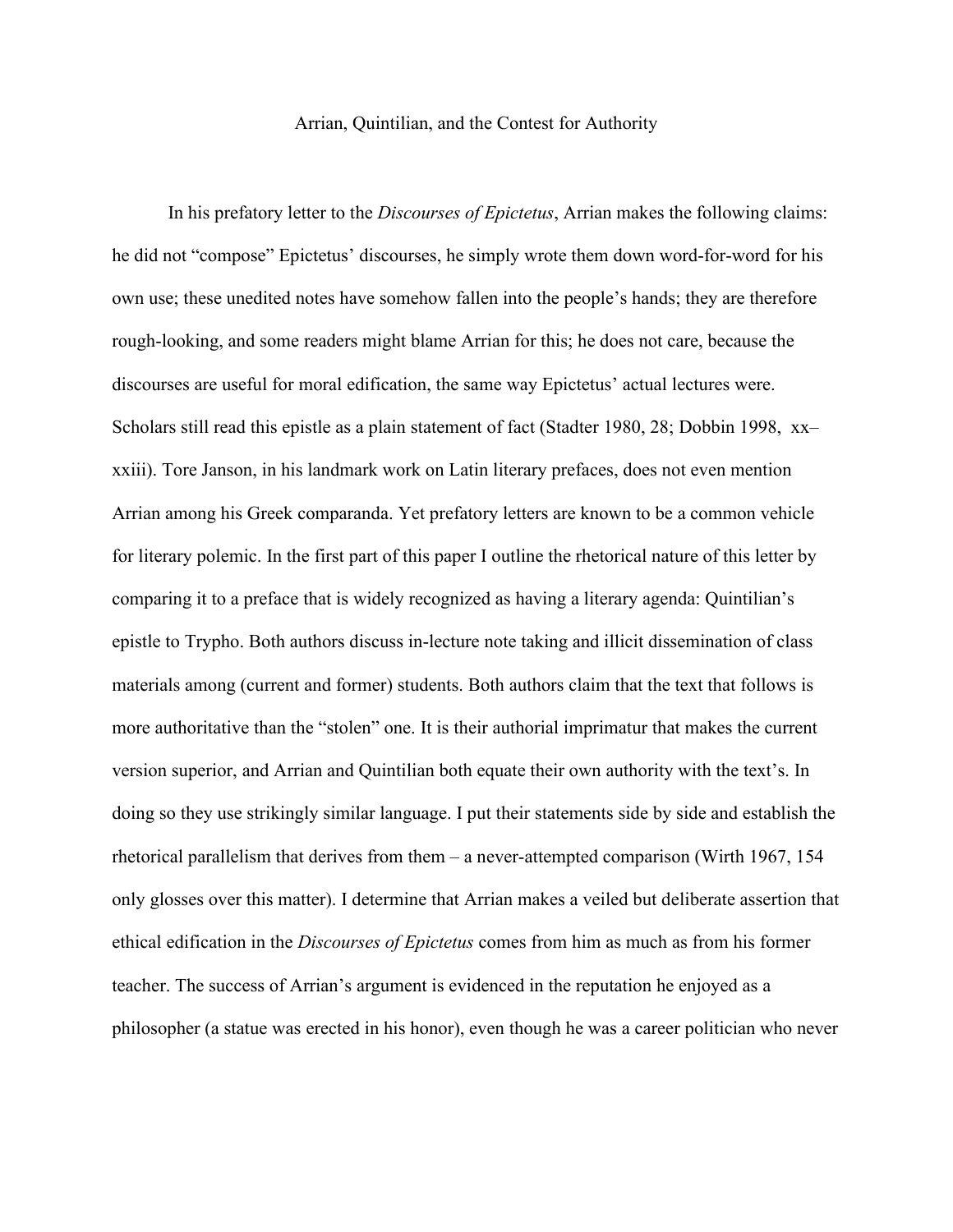wrote philosophy under his own name alone (his other philosophical work, the *Encheiridion*, is an abridgement of the *Discourses*. It contained a prefatory letter that is now lost).

In the second part of this paper I propose that these similarities of expression are not coincidental. Even though this direction of influence is perhaps not an expected one, I argue that Arrian is responding to Quintilian's claim (in 1 *Praef*. 10) that rhetoric provides sufficient ethical instruction for the ideal statesman. Arrian writes that Epictetus' philosophy powerfully guided his students' emotions (*pathe*), a key Stoic concept. This departure from the Stoic ideal of indifference (*apatheia*) can only be explained as a deliberate response in the old argument between philosophy and rhetoric. I show that Arrian, as suffect consul at Rome in 129–130 CE, had both the chance to read the preface to the *Institutio Oratoria*, and personal incentive to engage in this quasi-debate with the now dead Quintilian, a protégé of Domitian, the emperor who around 93 exiled Epictetus from Rome together with all other philosophers. At the same time, Arrian implies that a Greek who prefers philosophical education over rhetoric could still reach the heights of political power in the Roman Empire.

This paper shows that issues of authorship and authority were at the center of Arrian's literary program. He ingeniously reverses Quintilian's projected image to advance his own desired persona, a crossover between Roman consul and new Xenophon.

## Bibliography

Dobbin, Robert F. 1998. *Epictetus, Discourses: Book I*. Oxford, New York: Clarendon Press. Janson, Tore. 1964. *Latin Prose Prefaces: Studies in Literary Conventions*. Stockholm: Almqvist & Wiksell.

Stadter, Philip A. 1980. *Arrian of Nicomedia*. Chapel Hill: University of North Carolina Press.